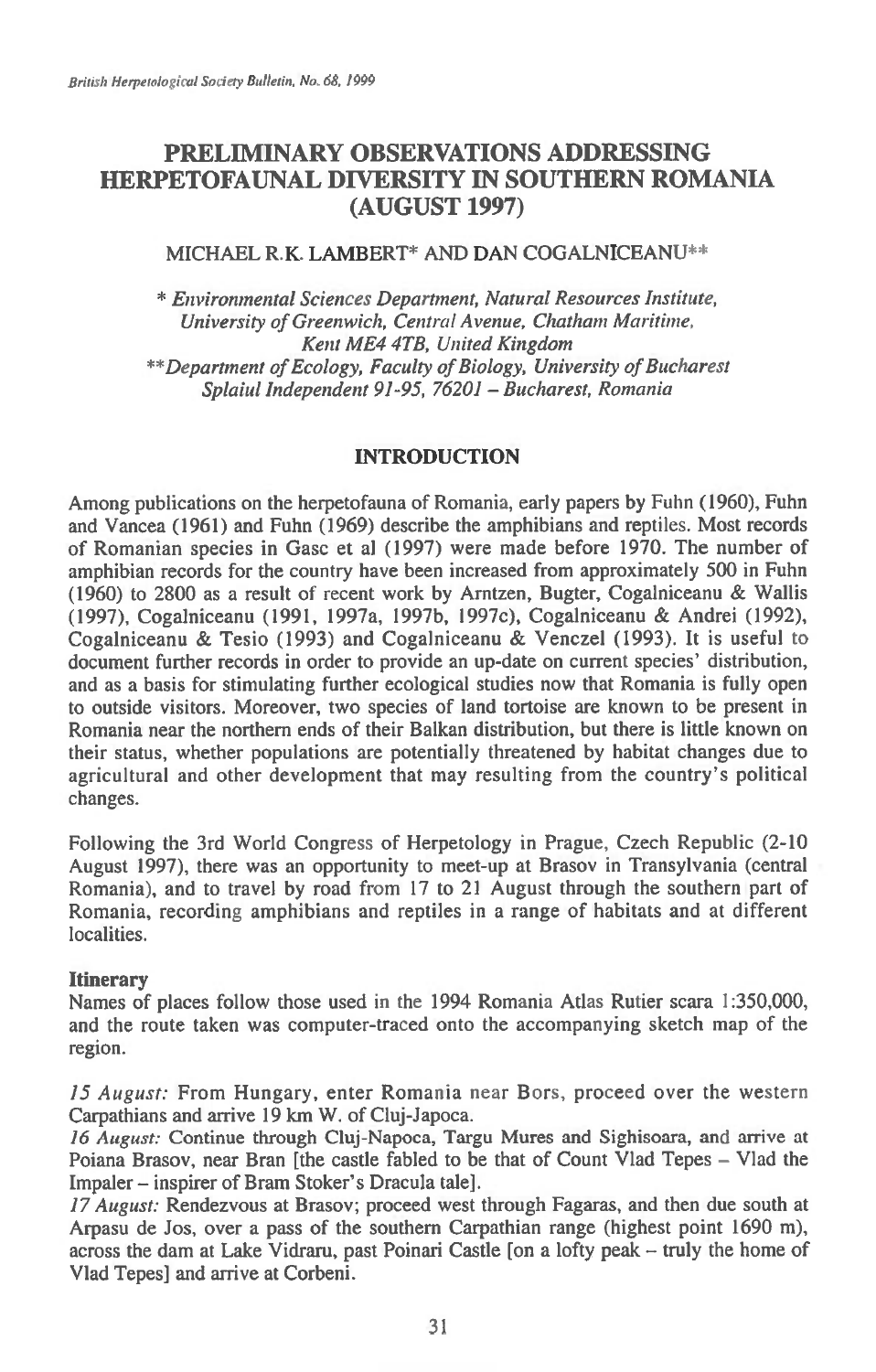

Sketch map of southern Romania, showing route taken during survey, 17-22 August 1997. Shading represents land over 1000 m.

*18 August:* Contine from Corbeni south to Curtea de Arges [visit monastery], west through Ramnicu Valcea, Baia de Fier [inspect Pestera Muierii — Women's Cave], Targu Jiu, Frincesti village, Baia de Arama, and, in the Cerna valley, arrive at a site 20 km N.E. of Baile Herculane.

*19 August:* Depart site and visit another 12 km N.E. of Baile Herculane, and then the spa town itself. Continue south to Orsova on the River Danube [wide at this point, with Serbia on the opposite bank], and then 8 and 11 km S.W. of Orsova (southeast-facing sites by Ieselnita village), and arrive at the dam, in the Mraconia valley, some 13 km S.W. of Orsova.

*20 August:* Depart dam site and visit another 2 km S.W., then Dobova (Ponicova River valley), and return, back through Ieselnita, to Orsova. Continue along the north bank of the Danube, pass the dam construction of Portile de Fieri, Gura Vaii (above the dam), and proceed to Drobeta-Turnu Severin [an old town of Roman origin], then towards Motru, and arrive at the village of Schitul Topolnita [with wood-constructed Monastery] at a stream tributary of the Topolnita River.

*21 August:* [Beating of a simple wooden-drum instrument at ever increasing speed at sunrise was a call to monks to prayer at the Monastery; and, representing reveille, was also a cue to rise and break camp]. Depart village and visit a site near Izvoru Birzii. Continue to Filiasi [D.C. returns by train to Bucharest], and then to Targu Jiu, proceed over a low altitude pass through the southern Carpathians, stop at a site 3km N.W. of Bilteni, and arrive at the village of Ohaba-Ponor (between Petrosani and Hateg).

*22 August:* Depart village and proceed along the Mures valley in western Romania, and via Deva and Arad, cross the border at Badlac back to Hungary.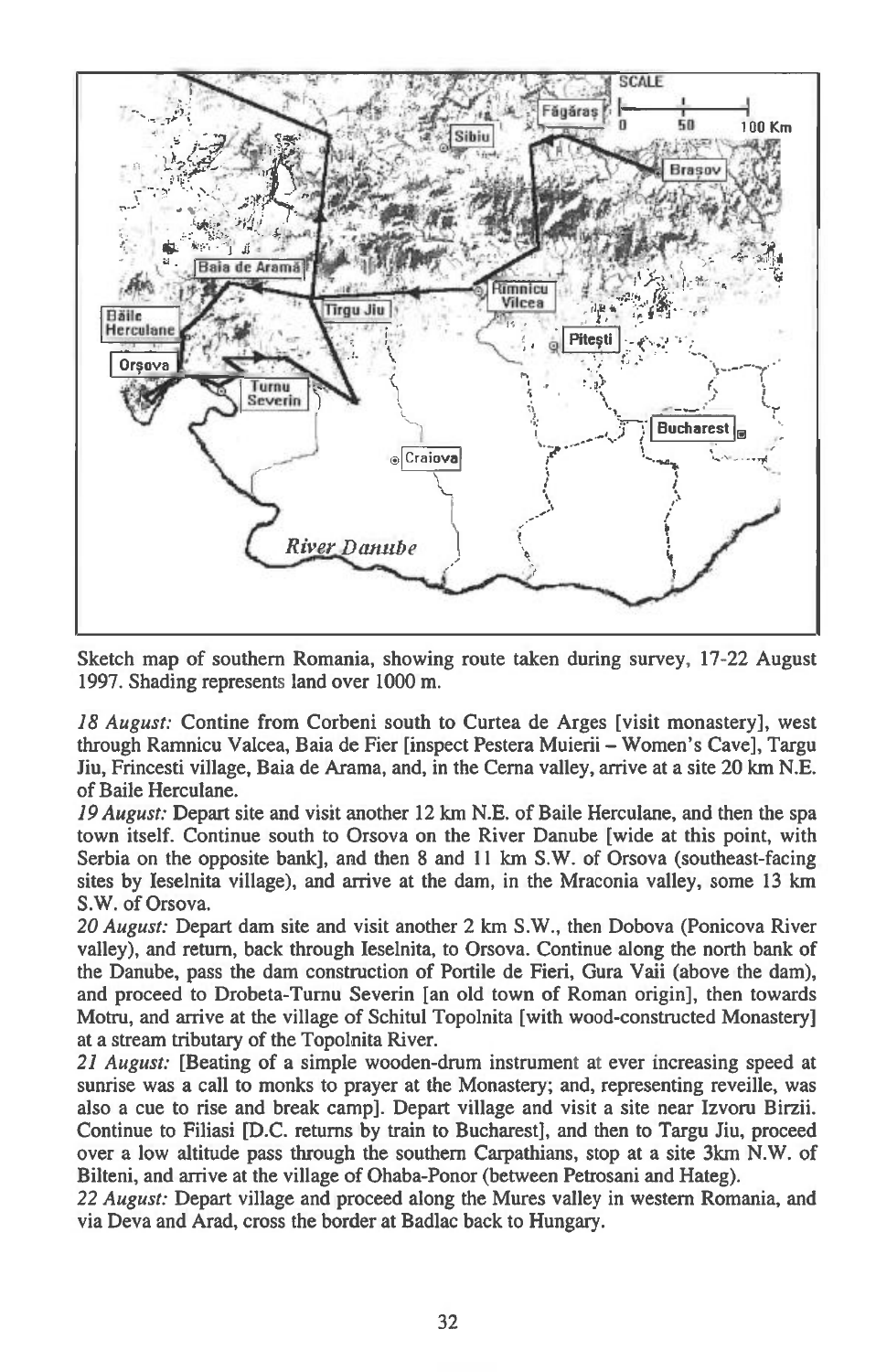# I lerpetofaunal **richness and ecology**

- *1. 19 km W. of Cluj-Napoca: Rana esculenta-ridibunda,* **two adult males calling, in a pond.**
- *2. Baia de Fier (Pestera Muierii Women's Cave): Rana esculenta-ridibunda* **and**  *Bombina variegata,* **observed in small rainpools of an adjacent muddy track.**
- *3. Frincesti: Rana esculenta-ridibunda, Bombina variegata* **and** *Hyla arborea,* **in a floodpool and small stream of a roadside field.**
- *4. 20 km N.E. of Baile Herculane, Cerna valley: Anguis fragilis* **(adult male and juvenile) and** *Natrix tessellata* **(juvenile) found by edge of a field adjacent to the Cerna river.**
- *5. 12 km N.E. of Baile Herculane, Cerna valley: Bufo bufo* **(one) and** *Lacerta agilis*  **(two), observed at a hillside site in the morning.**
- *6. By the village of leselnita (8 and 11 km S. W. of Orsova): Lacerta agilis, L. viridis*  **and** *Vipera berus,* **on southeast-sloping site above the Danube, and** *Vipera ammodytes as* **a road kill, while searching for, but not finding** *Testudo hermanni boettgeri* **in the late afternoon (15h50-16h30) (19.viii).** *Coluber caspius* **was recorded as a fresh road-kill on tarmac surface (20.viii).**
- *7. Mraconia dam: Testudo hermanni boettgeri,* **a male (carapace-over-the-curve length (CCL) 210 mm and midline plastron length, between gular and anal notches (PL), 165 mm), observed basking in morning sunshine at the end of a bramble clump making up hillside scrub. A further male (CCL 155 mm and PL 125 mm) was found at (09h51; 19°C) during a 35 min search by two people (1.7 per man-h of searching), together with the first (10h04; 19°C), not far from its release point the previous evening.** *Lacerta viridis* **(many), and** *Bufo bufo, Bombina variegata* **and** *Rana esculenta-ridibunda,* **and snakes** *Natrix nutria* **and** *N. tessellata* **were also recorded. An adult** *Emys orbicularis* **was** *floating in* still **water near where the Mraconia River entered the dam.**
- *8. 2 kin S. W. of Mraconia dam:* **No** *Testudo hermanni boettgeri* **found (0.5 man-h search; 12h01; 26°C) on valley hillsides, partly cultivated.**
- *9. Dobova, Ponicova River valley:* **No** *Testudo hermanni boettgeri* **(1.5 man-h search; 12h26; 26°C), although recorded there previously.** *L. agilis* **(two recorded),** *L. viridis,* **and newly metamorphosed** *Rana esculenta-ridibunda* **complex (many).**
- *10. By the village of Schitul Topolnita, Topolnita River: Bombina variegata, Rana esculenta-ridibunda, Bufo viridis,* **and a juvenile** *Natrix natrix* **were recorded by a stream tributary, a total of four species.**
- **II.** *1 kin northwest Izvoru Birzii village:* **A total of 20** *Testudo hermanni boettgeri* **were found after a 4.5 man-h search (4.4 per man-h) in diffuse sunshine (09h55; 22.5°C)**  at **a site adjacent to quarry workings,** with **patchy scrub-covered hillside.** *Lacerta viridis* **(many) and** *L. agilis* **(several). [with a fair total of tortoises recorded and measured, time at this site was a splendid finale to any herpetofaunal survey in the south of Romania].**
- **12.** *3 km N.W. of Bilteni: Rana esculenta-ridibunda,* many **newly metamorphosed and young immature, one of which was collected (BMNH 1996.442), observed in a rainpool** of a **muddy track (during return journey from Filiasi).**

#### **SPECIES LIST**

**AMPHIBIA Anura**  *Bombina variegata.* **Localities 2, 3, 7, 10.**  *Bufo bufo.* **Localities 5, 7.**  *Bufo viridis.* Locality **10.**  *Rana esculenta-ridbunda.* **Localities 1, 2, 3, 7, 9 6, 10, 12.**  *Hyla arborea.* **Locality 3.**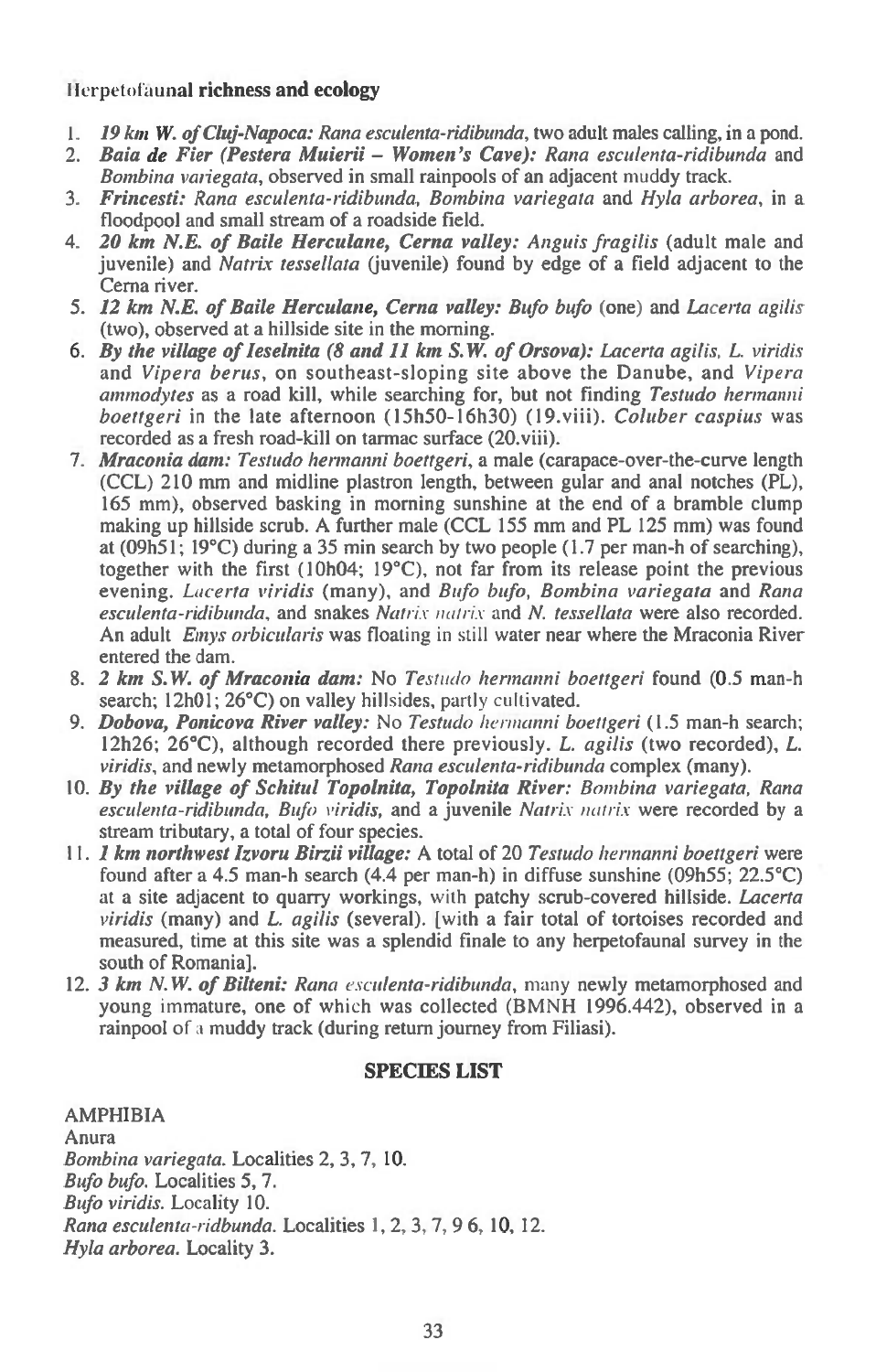REPTILIA Chelonia *Testudo hermanni boettgeri.* Localities 7, 11. *Emys orbicularis.* Locality 7.

Sauria *Lacerta agilis.* Localities 5, 6, 9, 11. *Lacerta viridis.* Localities 6, 9, 11. *Anguis fragilis.* Locality 4.

#### Serpentes

*Coluber caspius.* Locality 6. *Natrix natrix.* Localities 7, 10. *Natrix tessellata.* Localities 4, *7. Vipera ammodytes.* Locality 6. *vipera bersu.* Locality 6.

# **CONCLUSIONS**

A total of fifteen species was recorded (ten reptiles and five amphibians) during this short survey in southern Romania which exceeded the number of species in Britain. Observations were insufficiently systematic on this occasion to come to any specific conclusions concerning herpetofaunal diversity *per se,* nor was it possible to determine species composition (percentage frequency), or relative abundance at most sites. However, an indication of species richness at certain sites was obtained, and the relative abundance of tortoises *Testudo hermanni boettgeri at the* two sites where they were observed, notwithstanding differences in temperature and time of day, was 1.7 and 4.4 per search-hour. At sites with mixed habitat, a wide range of species was recorded, e.g.



Plate 1: *Testudo hermanni boettgeri,* adult female recorded in the Banat valley, 10 km W. of Drobeta-Turnu Severin, southern Romania. Carapace length ca. 20 cm. Observer: G. Praedicow. Photographer: Uwe Prahaph (Dresden, Germany).